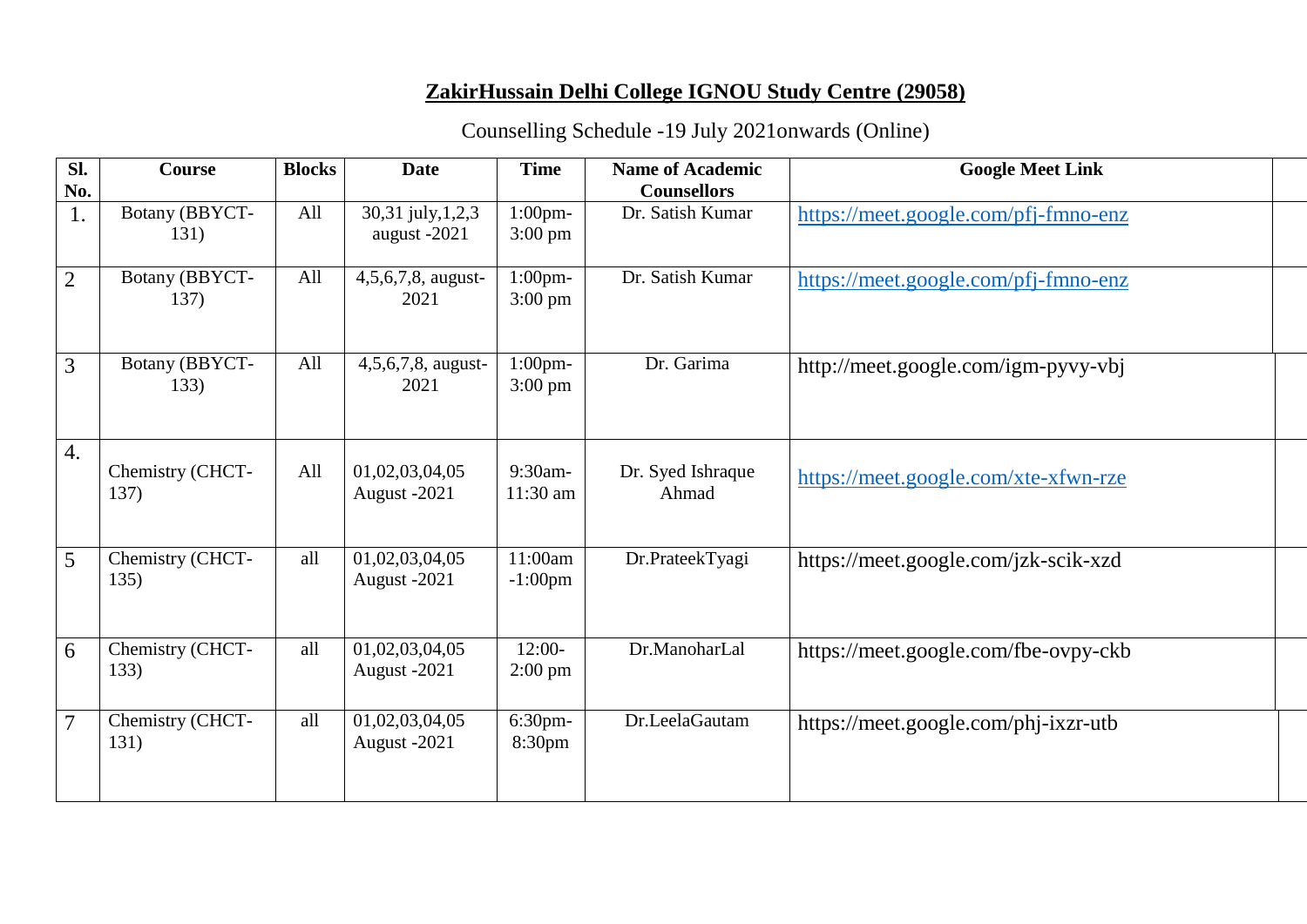| 8.  | Physics (PHCT-131)                      | All | 01,02,03,04,05<br>August -2021 | 8:00am-<br>10:00<br>AM            | Dr. DarakhshanQaiser      | https://meet.google.com/rnh-hyfw-nka |
|-----|-----------------------------------------|-----|--------------------------------|-----------------------------------|---------------------------|--------------------------------------|
| 9   | Physics (PHCT-133)                      | All | 01,02,03,04,05<br>August -2021 | 8:00am-<br>10:00<br>AM            | Dr. DarakhshanQaiser      | https://meet.google.com/rnh-hvfw-nka |
| 10. | Physics (PHCT-135)                      | All | $3,4,5,6,7$ august -<br>2021   | $2:30 -$<br>4:30 PM               | Dr. PunitaSrivastava      | https://meet.google.com/muj-devv-tdq |
| 11  | Physics (PHCT-135)                      | All | 3,4,5,6,7 August-<br>2021      | $2:30 -$<br>4:30 PM               | Dr. PunitaSrivastava      | https://meet.google.com/muj-devv-tdq |
| 12  | Maths(BMTC-131)                         | All | 01,02,03,04,05<br>August -2021 | 2:00PM-<br>4:00PM                 | Dr. AmitBhooshan<br>Singh | https://meet.google.com/euk-whyy-byo |
| 13  | Maths(BMTC-132)                         | All | 6,7,8,9,10<br>August -2021     | 2:00PM-<br>4:00PM                 | Dr. AmitBhooshan<br>Singh | https://meet.google.com/euk-whyy-byo |
| 14  | Geography(BGGCT-<br>131)                | All | 3,4,5,6,7 August -<br>2021     | $9:30$ pm-<br>11:30 <sub>pm</sub> | Dr.Pawan                  | https://meet.google.com/cxo-dxfu-suh |
| 15  | Geography(BGGCT-<br>132)                | All | 3,4,5,6,7 August -<br>2021     | 9:30pm-<br>11:30 <sub>pm</sub>    | Dr.Pawan                  | https://meet.google.com/cxo-dxfu-suh |
| 16  | Environmental<br>studies(BEVAE-<br>181) | All | 3,4,5,6,7 August-<br>2021      | 4:30pm-<br>6:30 <sub>pm</sub>     | Dr.Pawan                  | https://meet.google.com/cxo-dxfu-suh |
| 17  | Environmental<br>studies(BEVAE-<br>181) | All | 01,02,03,04,05<br>August -2021 | 10:00am<br>$-12:00$<br>pm         | Dr.Kiran                  | http://meet.google.com/mzw-uacu-zix  |